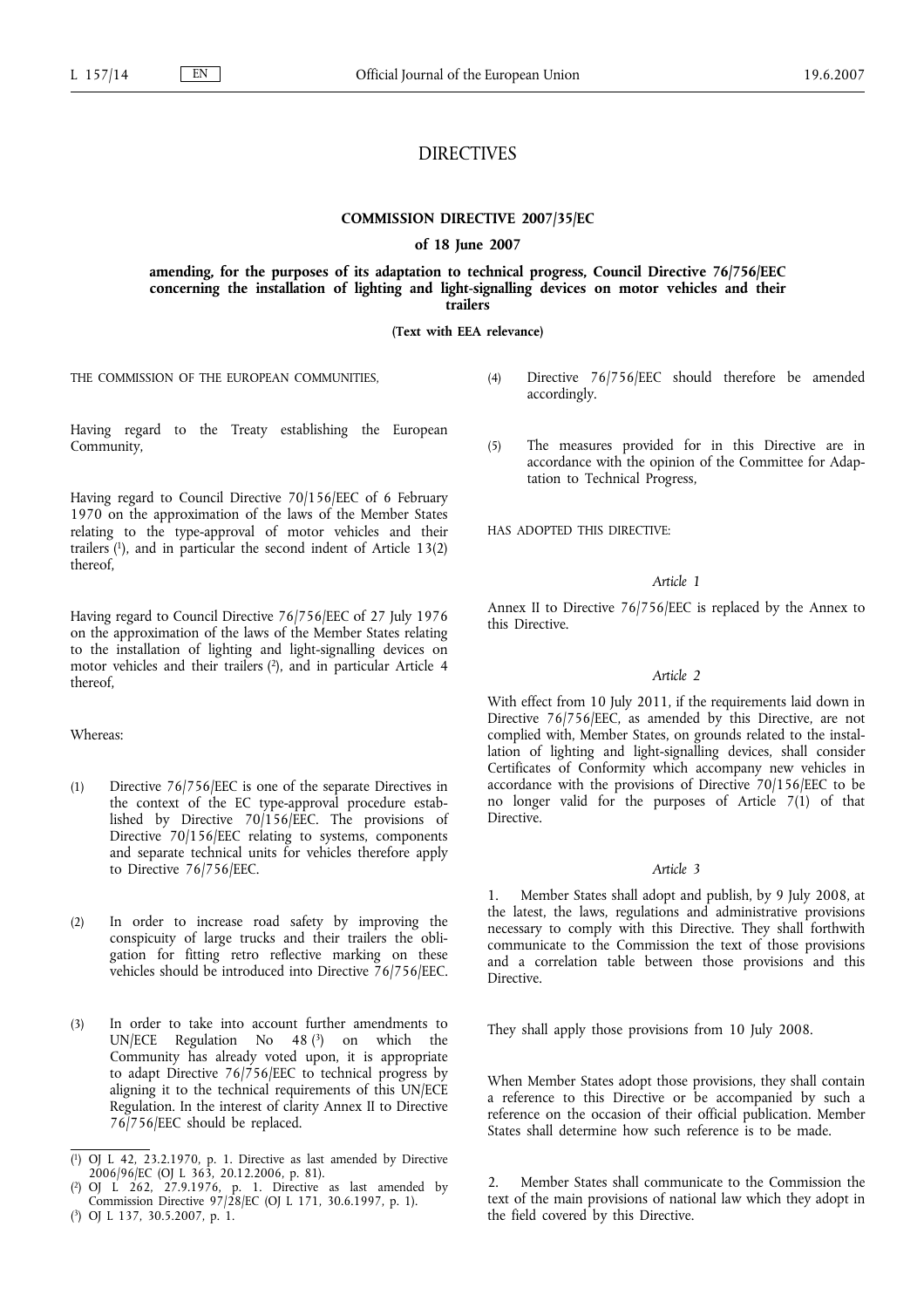# *Article 4*

This Directive shall enter into force on the 20th day following that of its publication in the *Official Journal of the European Union*.

# *Article 5*

٠

This Directive is addressed to the Member States.

Done at Brussels, 18 June 2007.

*For the Commission* Günter VERHEUGEN *Vice-President*